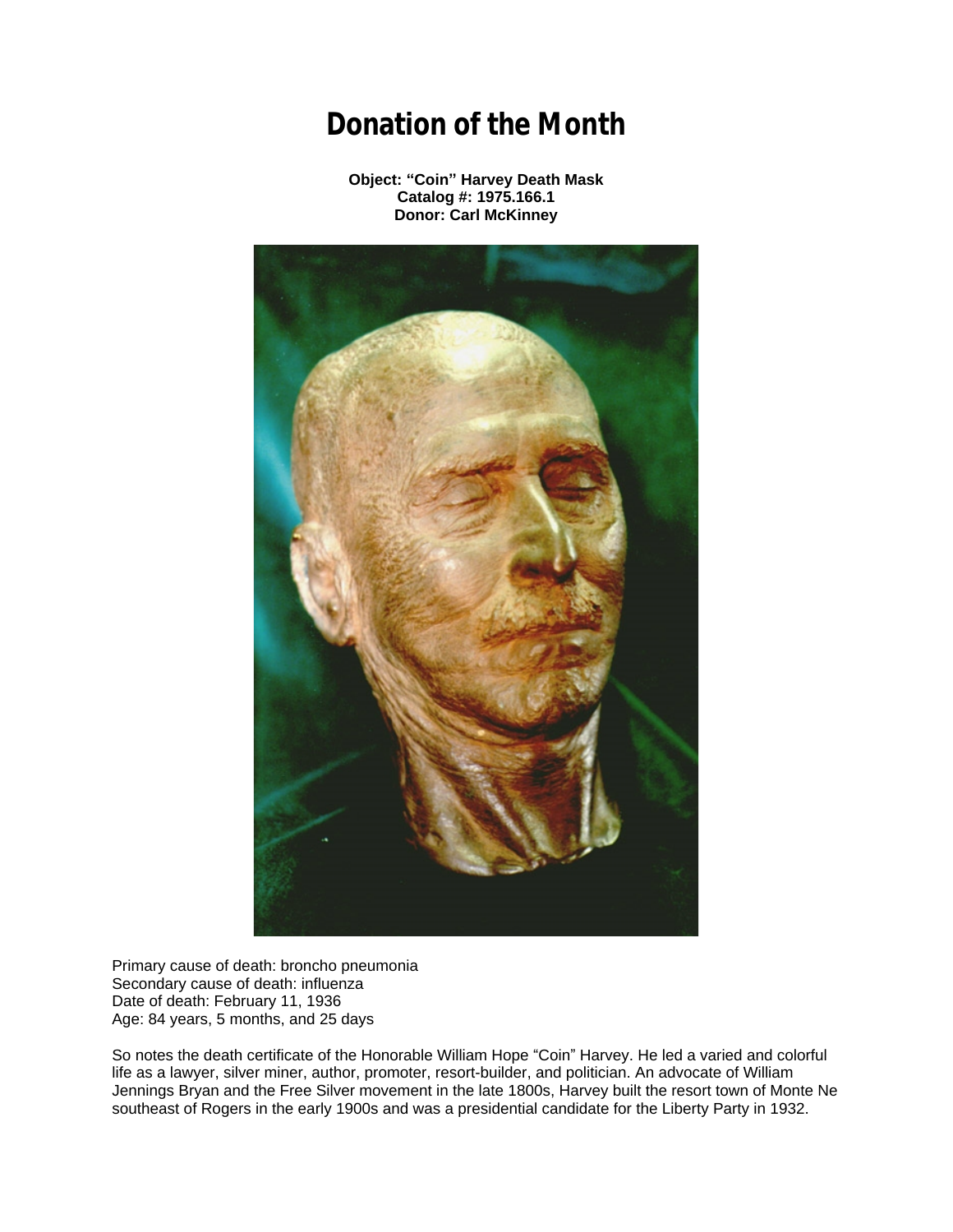Like many heads of state, great personages, and notorious notables before him — Abraham Lincoln, Isaac Newton, Napoleon Bonaparte, Thomas Edison — a death mask was made to capture Harvey's countenance for posterity.

A death mask offers a unique glimpse of an individual long gone. While a formal portrait painted in oils or captured by photography usually gives us a two-dimensional image of how a person wished to be remembered, a death mask provides us with a three-dimensional record of what their face looked like at the time of their death, warts and all.

Although many early cultures fashioned idealized "death masks" in gold or other precious materials (think King Tutankhamen), true death masks and effigies made from the deceased's actual features were first made out of wax in medieval Europe. The process was expensive and only practiced on high-ranking members of the royalty and church, whose wax counterparts were suitably attired and paraded around during their state funerals.

In the 18th century Frenchwoman Marie Grosholtz, a.k.a. Madame Tussaud, built her reputation on exquisite, lifelike wax figures which she toured around Europe. They were made from masks taken both from live models, including Francois Voltaire and Benjamin Franklin, and, in the case of Marie Antoinette and other members of the nobility guillotined during the French Revolution, from the deceased.

During the 19th century the pseudoscience of phrenology (from the Greek root "phren," or mind) took hold amongst Western scientists. Phrenologists believed that the different areas of the brain reflected various character traits such as fidelity, ambition, wit, and the "impulse to propagate." These traits physically shaped the brain, which in turn shaped the skull.

By taking complex measurements of the skull one could accurately determine a person's psychological attributes and tendencies. During the 19th and early 20th centuries this dubious "data" helped Europeans to quantify their belief that their race was superior.

As a result of the interest in phrenology and the affordability of casting materials, the making of life and death masks grew in popularity. The following description of creating a life mask comes from the June-November 1892 issue of *Harper's Monthly*. A similar technique would have been used on a corpse.

*The person was made to recline on his back at an angle of about thirty-five degrees, and upon a seat ingeniously adapted for the purpose. The hair and face being anointed with a little pure scented oil, the plaster was laid carefully upon the nose, mouth, eyes, and forehead in such a way as to avoid disturbing the features; and this being set, the head was pressed into a flat dish containing plaster, where it continued to recline, as on a pillow. The plaster was then applied to the parts of the head still uncovered, and soon afterwards the mould was hard enough to be removed in three pieces, one of which, covering the occiput, was bounded anteriorly by a vertical section immediately behind the ears, and the other two, which covered the rest of the head, were divided from each other by pulling up a strong silken thread previously so disposed upon the face on one side of the nose.* [When making a life mask, small hollow reeds or tubes were inserted into the subject's nostrils to facilitate breathing.]

By the time "Coin" Harvey died in 1936, the heyday of death masks had pretty much ended. Ortis McKinney, manager of the Callison Funeral Home in Rogers, was the funeral director for Harvey's burial. It was bitterly cold when Harvey died, making it difficult to prepare his grave. While the embalmed body waited entombment, McKinney made a death mask of the great man, believing that Harvey's features should be preserved. He kept the mask at the funeral home, showing it to friends but never putting it on display.

Harvey's death mask is a remarkable work. Made of plaster of Paris and painted bronze, it captures every wrinkle, every vein, and every hair of a man in his final slumber. In later years Otis McKinney's brother Carl — a funeral director in his own right and the donor of the mask — gave an oral history interview with the Museum. He noted that at the time the mask was made, kits to do such work were available to morticians. First a cream was used to cover the face to make the completed mask easy to remove. Then